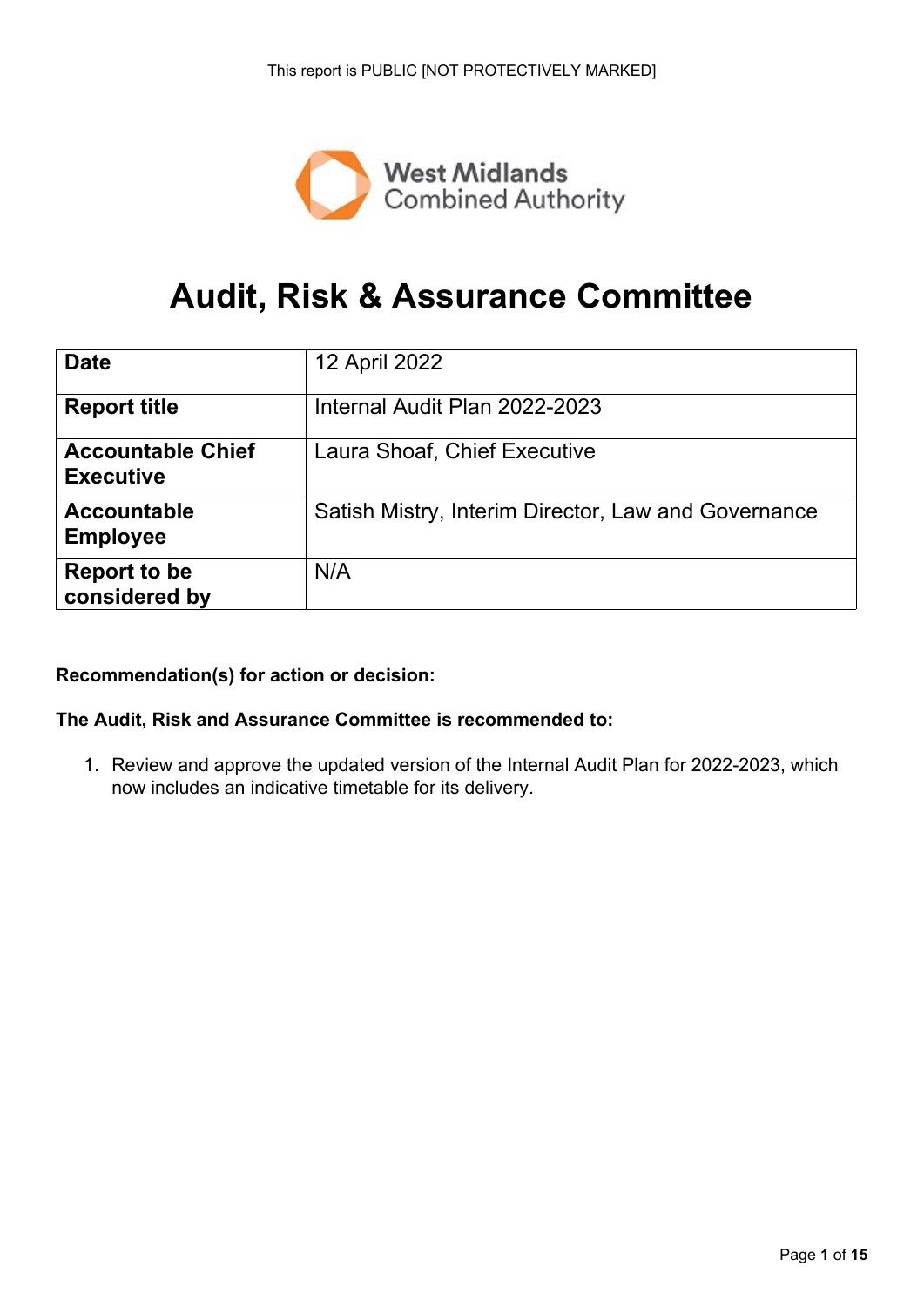#### **1.0 Purpose**

- 1.1 The purpose of internal audit is to provide the WMCA with an independent and objective opinion on risk management, control and governance and their effectiveness in achieving the WMCA's agreed objectives.
- 1.2 The purpose of this document is to provide the WMCA with a risk-based internal audit plan, incorporating a strategic statement for internal audit, and based upon an assessment of assurance needs. The initial assessment of assurance needs exercise was undertaken by the WMCA's Internal Audit Liaison Officer. The assessment is then used to direct internal audit resources to those aspects of the WMCA which are assessed as generating the greatest risk to the achievement of its objectives.
- 1.3 In addition, the WMCA Senior Leadership Team was consulted as part of development of the internal audit plan prior to presentation to the Audit, Risk and Assurance Committee.
- 1.4 The internal audit plan was provisionally approved at the January 2022 meeting of the Committee, with the proviso that an updated version of the plan to include an indicative timetable would be presented at the April 2022 meeting.

#### **2.0 Background**

2.1 Internal audit is a statutory requirement for all Local Authorities. The audit service provided to the WMCA is in accordance with the Local Government Act (1972), the Accounts and Audit Regulations Act and the Public Sector Internal Audit Standards.

#### **3.0 Wider WMCA Implications**

- 3.1 There are no implications
- **4.0 Financial implications**
- 4.1 There are no implications.
- **5.0 Legal implications**
- 5.1 There are no implications.

#### **6.0 Equalities implications**

- 6.1 There are no implications.
- **7.0 Other implications**
- 7.1 Not applicable.
- **8.0 Schedule of background papers**
- 8.1 None.
- **9.0 Appendices**
- 9.1 None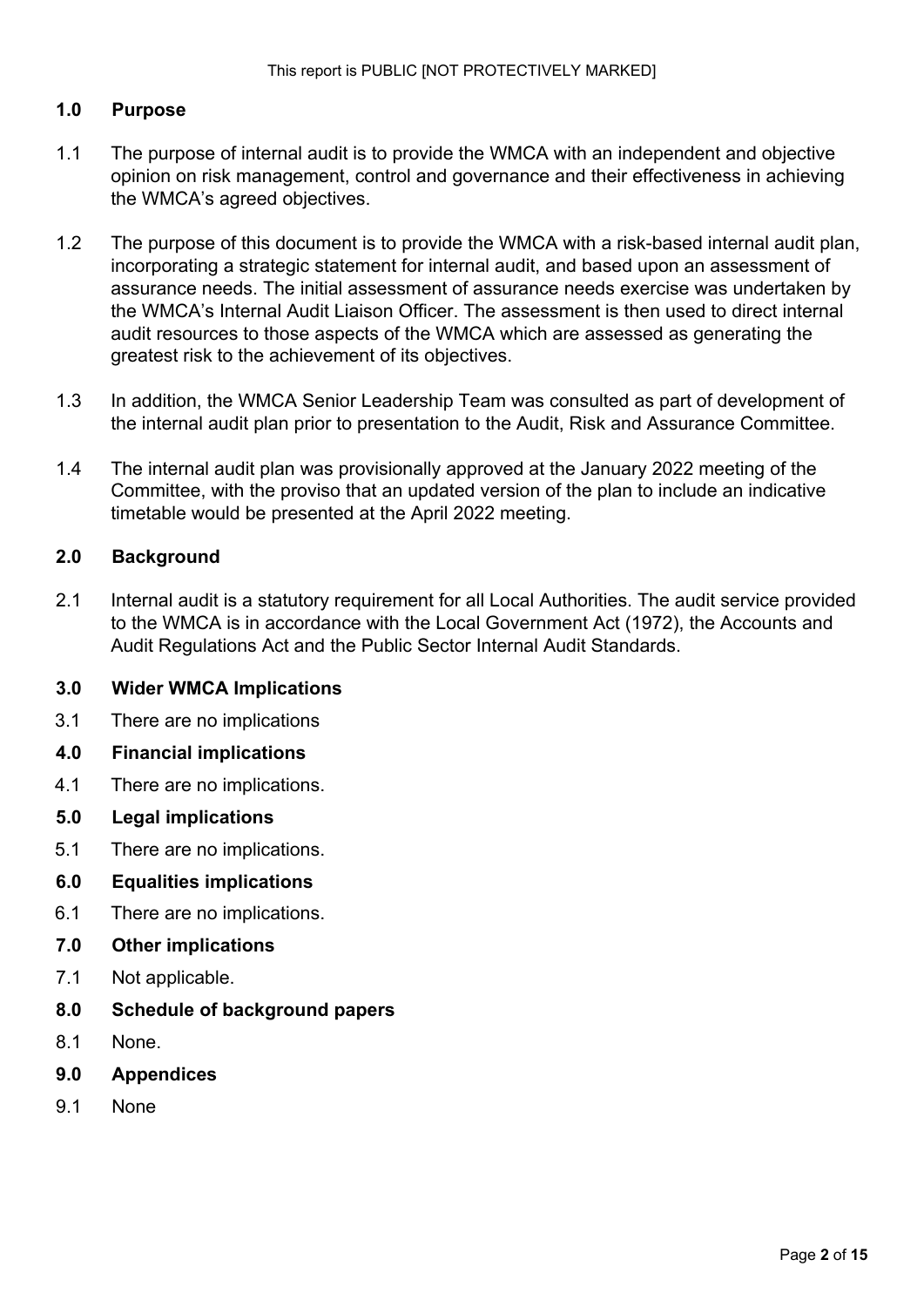

# DRAFT Internal Audit Plan – 2022-2023

Delivered by City of Wolverhampton Council - Audit Services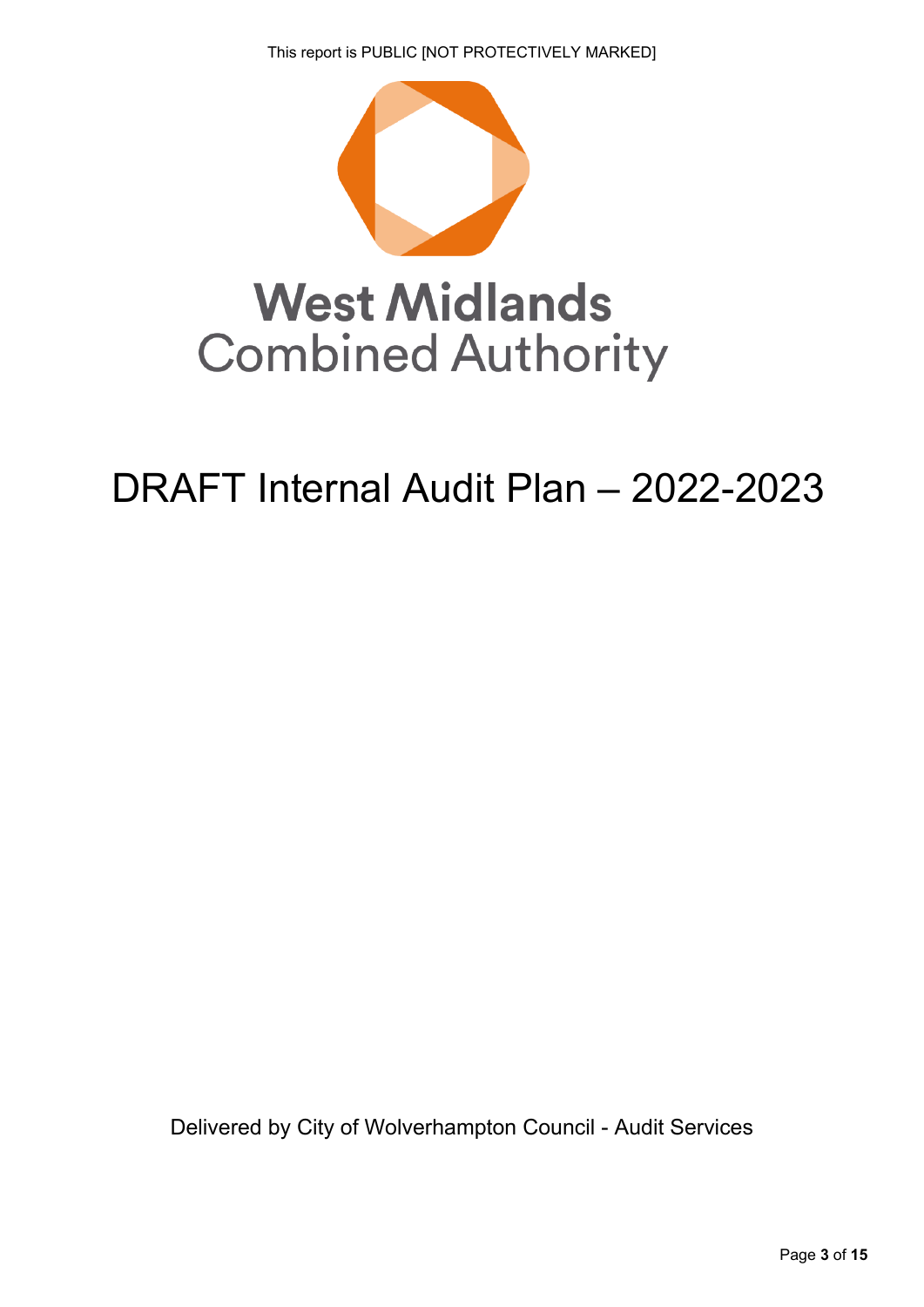#### Index

A quick guide to the audit and assurance planning process

Glossary of Terms

Introduction

Assessing the effectiveness of risk management and governance

Assessing the effectiveness of the system of control

The assessment of assurance needs methodology

The assessment of assurance needs

Developing an internal audit plan

Considerations required of the Audit, Risk and Assurance Committee and senior WMCA management

How the internal audit service will be delivered

The internal audit plan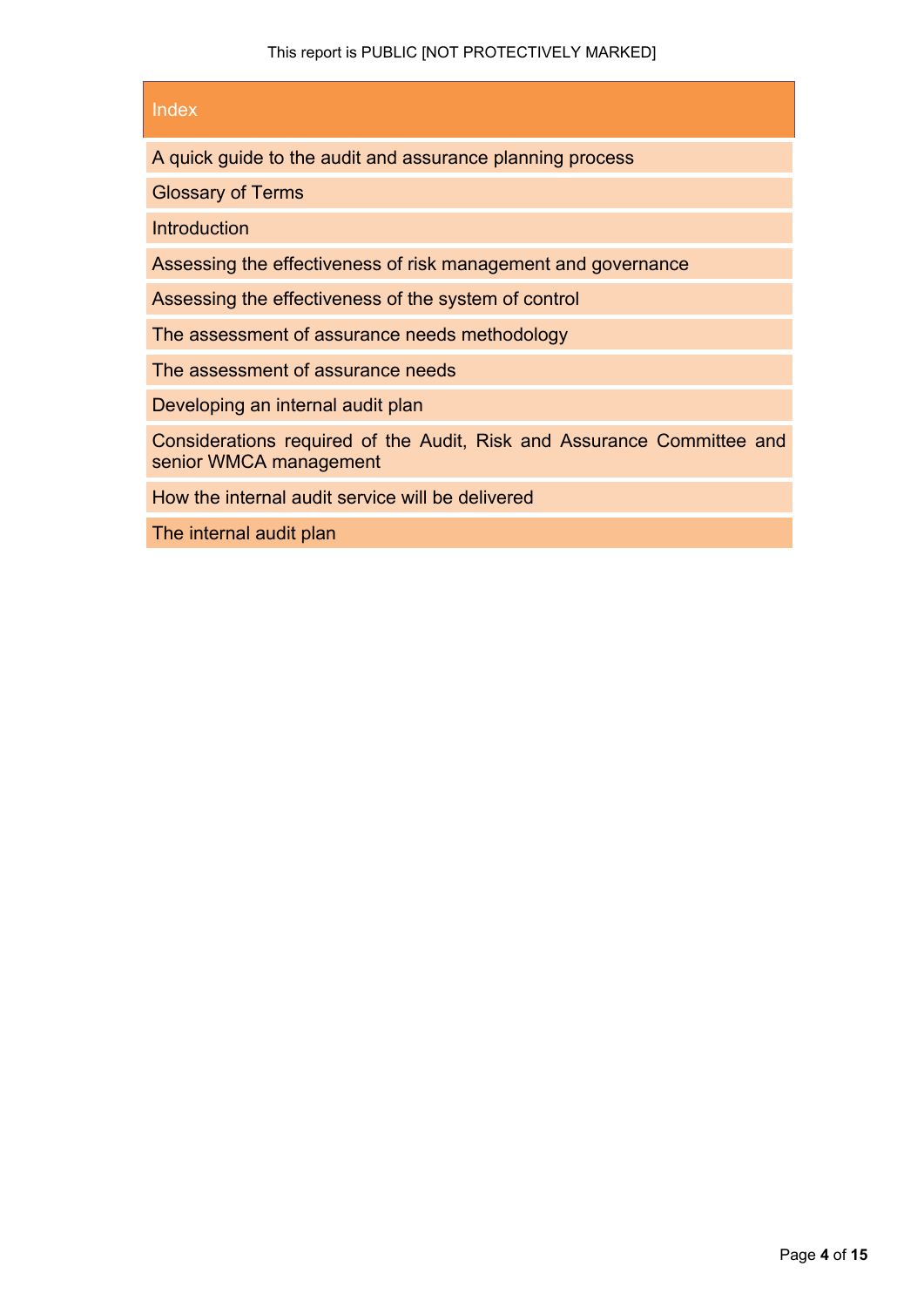### A quick guide to the audit and assurance planning process

#### **Step 1- Audit universe/auditable areas**

WMCA's Internal Audit Liaison Officer identifies the audit universe (i.e., a list of themes and areas within them that may require assurance) using a variety of methods:

- Areas of potential risk identified through a variety of sources (including the strategic risk register) as having the potential to impact upon the WMCA's ability to deliver its objectives.
- Key Financial Systems work undertaken in close liaison with the external auditors, to help inform and support the work they are required to undertake.

**▼**

Areas where past knowledge, management requests and experience etc. is used.

#### **Step 2 – Ranking**

Using an assessment of the assurance need the WMCA Internal Audit Liaison Officer identifies each auditable area as a high, medium, or low assurance need.

#### **▼**

**Step 3 - Next Year's Plan**

List the themes and where appropriate the types of work that will be undertaken in the 2022-2023 internal audit plan.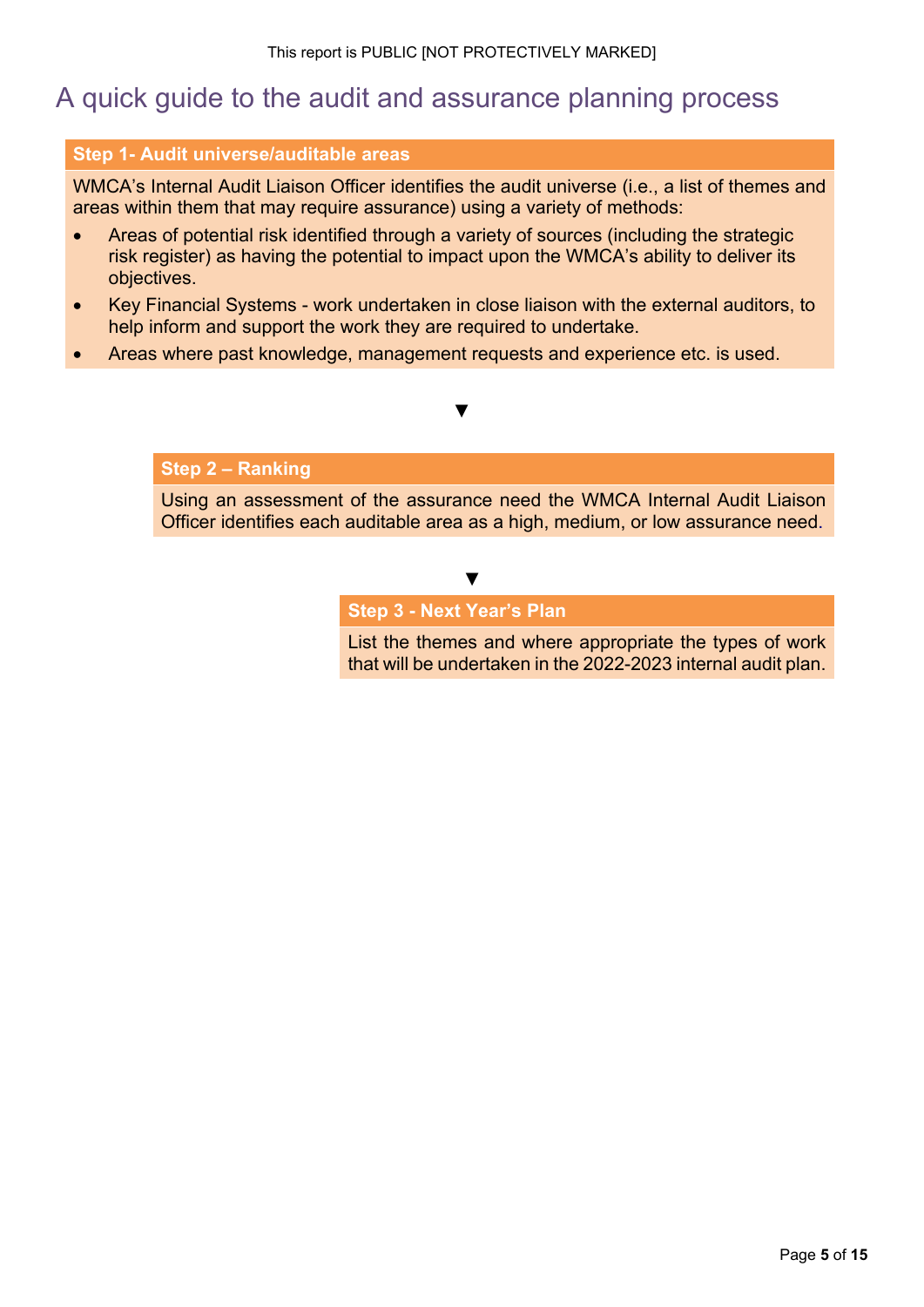# **A glossary of terms**

#### **Definition of internal auditing**

Internal auditing is an independent, objective assurance and consulting activity designed to add value and improve an organisation's operations. It helps an organisation accomplish its objectives by bringing a systematic, disciplined approach to evaluate and improve the effectiveness of risk management, control, and governance processes.

#### **Governance**

The arrangements in place to ensure that the WMCA fulfils its overall purpose, achieves its intended outcomes for citizens and service users and operates in an economical, effective, efficient, and ethical manner.

#### **Control environment**

Comprises the systems of governance, risk management and internal control. The key elements include:

- establishing and monitoring the achievement of the WMCA's objectives
- the facilitation of policy and decision-making ensuring compliance with established policies, procedures, laws, and regulations – including how risk management is embedded
- ensuring the economical, effective, and efficient use of resources and for securing continuous improvement
- the financial management of the WMCA and the reporting of financial management
- the performance management of the WMCA and the reporting of performance management.

#### **System of internal control**

The totality of the way an organisation designs, implements, tests, and modifies controls in specific systems, to provide assurance at the corporate level that the organisation is operating efficiently and effectively.

#### **Risk Management**

A logical and systematic method of establishing the context, identifying, analysing, evaluating, treating, monitoring, and communicating the risks associated with any activity, function or process in a way that will enable the organisation to minimise losses and maximise opportunities.

#### **Risk based audit and assurance reviews**

A review that:

- identifies and records the objectives, risks, and controls
- establishes the extent to which the objectives of the system are consistent with higher-level corporate objectives
- evaluates the controls in principle to decide if they are appropriate and can be reasonably relied upon to achieve their purpose, addressing the organisation's risks identifies any instances of over and under control and provides management with a clear articulation of residual risks where existing controls are inadequate
- tests the effectiveness of controls i.e., through compliance and/or substantive testing
- arrives at conclusions and produces a report, leading to management actions as necessary and providing an opinion on the effectiveness of the control environment.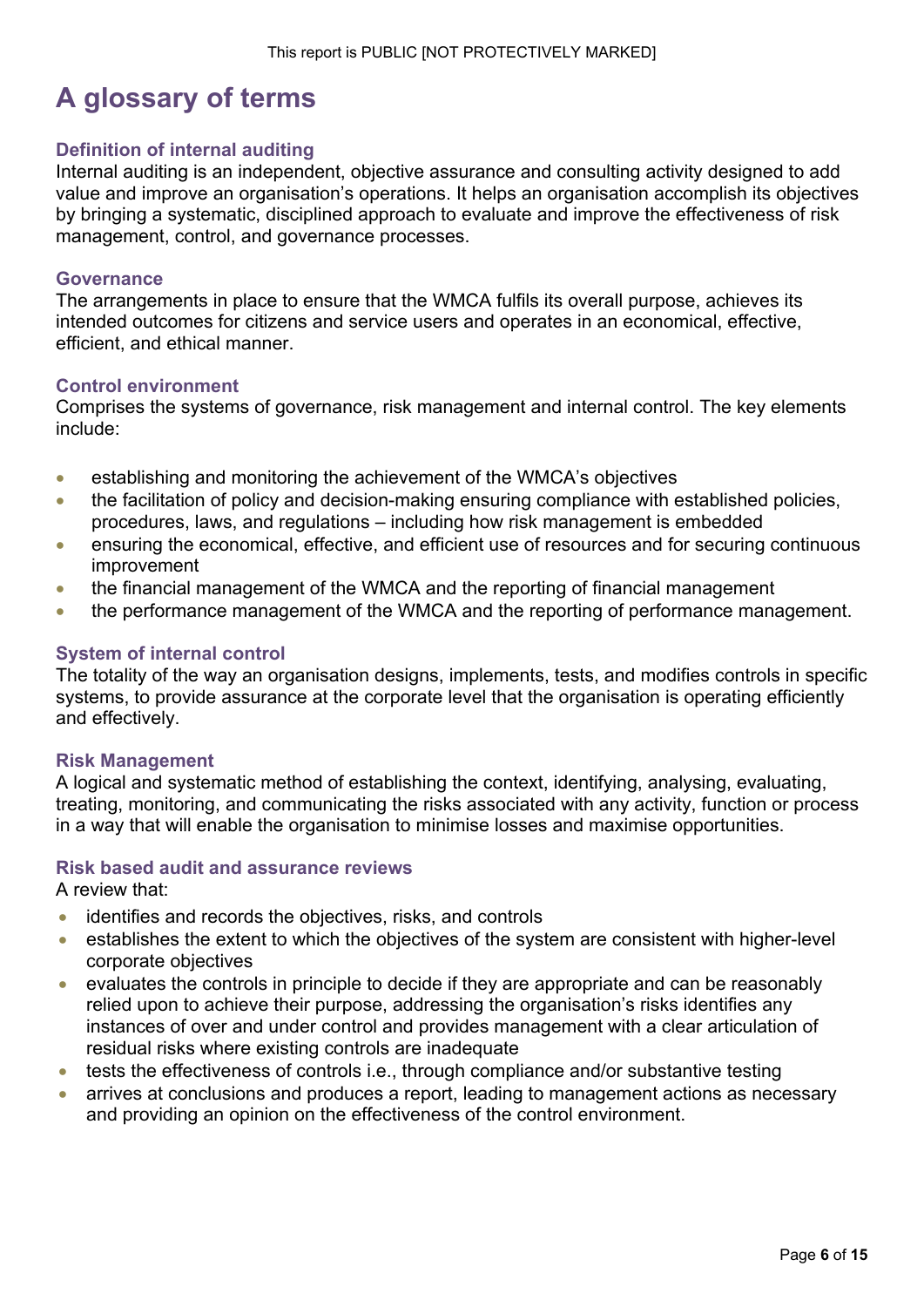#### **Audit, Risk and Assurance Committee**

The governance group charged with independent assurance of the adequacy of the internal control environment and the integrity of financial reporting.

#### **Assurance**

A confident assertion, based on sufficient, relevant, and reliable evidence, that something is satisfactory, with the aim of giving comfort to the recipient. The basis of the assurance will be set out and it may be qualified if full comfort cannot be given. The Head of Audit may be unable to give an assurance if arrangements are unsatisfactory. Assurance can come from a variety of sources and internal audit can be seen as the 'third line of defence' with the first line being the WMCA's policies, processes, and controls and the second being managers' own checks of this first line.

#### **Internal Audit standards**



The internal audit team comply with the standards as laid out in the Public Sector Internal Audit Standards.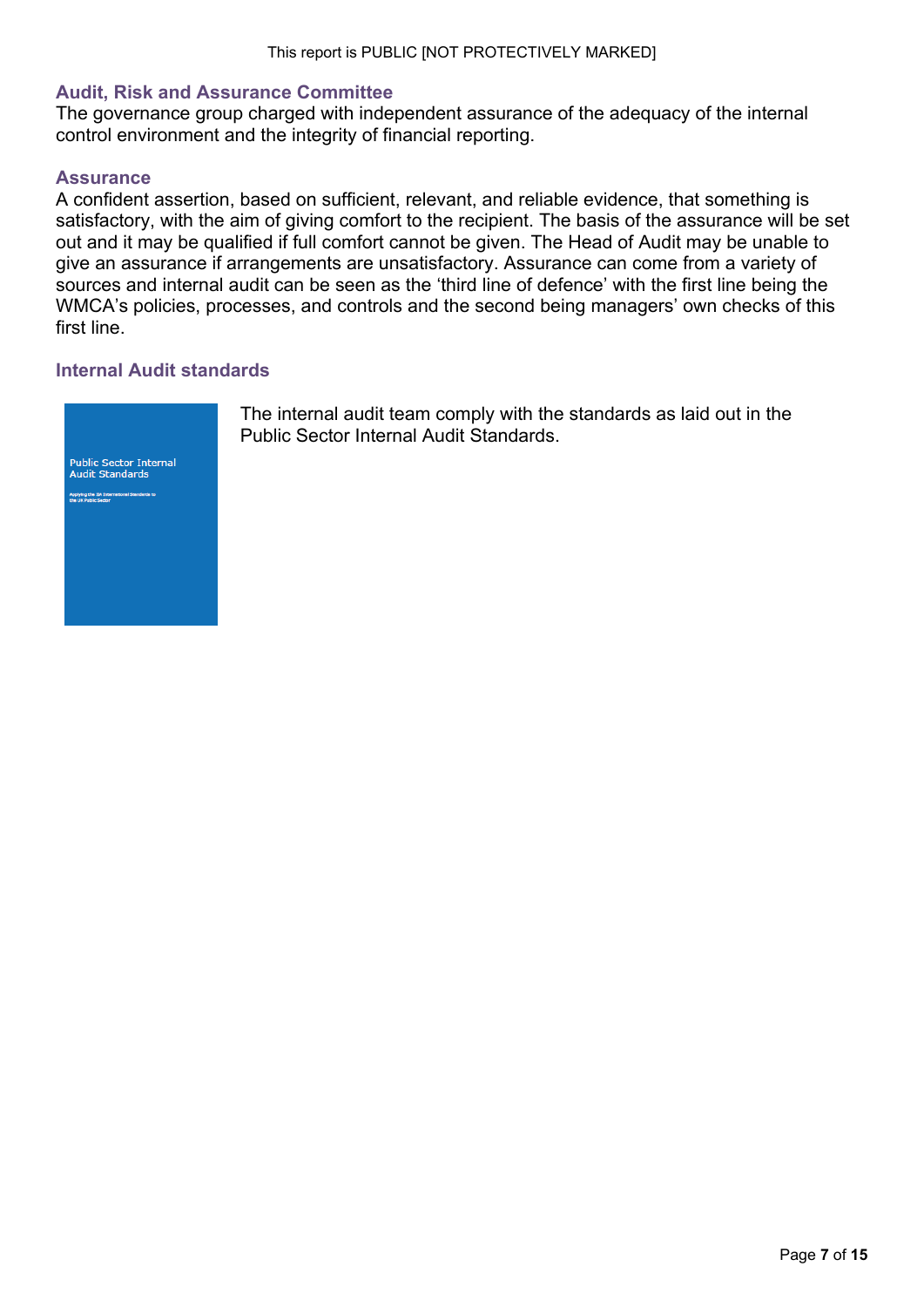# Introduction

- The purpose of internal audit is to provide the Chief Executive, Director of Finance and Audit, Risk and Assurance Committee with an independent and objective opinion on risk management, control and governance and their effectiveness in achieving the WMCA's agreed objectives.
- We also need to review on a cyclical basis, the operation of the internal control systems. It should be pointed out that internal audit is not a substitute for effective internal control. The true role of internal audit is to contribute to internal control by examining, evaluating, and reporting to management on its adequacy and effectiveness.
- There is a statutory requirement for internal audit to work in accordance with the 'proper audit practices. These 'proper audit practices' are in effect the 'Public Sector Internal Audit Standards'. The WMCA has an Internal Audit Charter which was reviewed and approved by the Audit, Risk and Assurance Committee and defines the activity, purpose, authority, and responsibility of internal audit, and establishes its position within the WMCA. This document sits alongside the charter and helps determine how the internal audit service will be developed.
- The purpose of this document is to provide the WMCA with an internal audit plan, based upon an assessment of its assurance needs. The initial assessment of assurance needs exercise was undertaken by the WMCA's Internal Audit Liaison Officer This exercise is undertaken to identify the systems of control and determine the frequency of audit coverage. The assessment will also be used to direct internal audit resources to those aspects of the WMCA which are assessed as generating the greatest risk to the achievement of its objectives.

### Assessing the effectiveness of risk management and governance

The effectiveness of risk management and governance will be reviewed annually, where appropriate within each audit review, to help gather evidence to support our opinion to the Chief Executive, Director of Finance and Audit, Risk and Assurance Committee. This opinion is reflected in the general level of assurance given in our annual report and where appropriate within separate reports in areas that will touch upon risk management and governance.

# Assessing the effectiveness of the system of control

- To be adequate and effective, management should:
	- Establish and monitor the achievement of the WMCA's objectives and facilitate policy and decision making.
	- Identify, assess, and manage the risks to achieving the WMCA's objectives.
	- Ensure the economical, effective, and efficient use of resources.
	- Ensure compliance with established policies, procedures, laws, and regulations.
	- Safeguard the WMCA's assets and interests from losses of all kinds, including those arising from fraud, irregularity, or corruption.
	- Ensure the integrity and reliability of information, accounts, and data.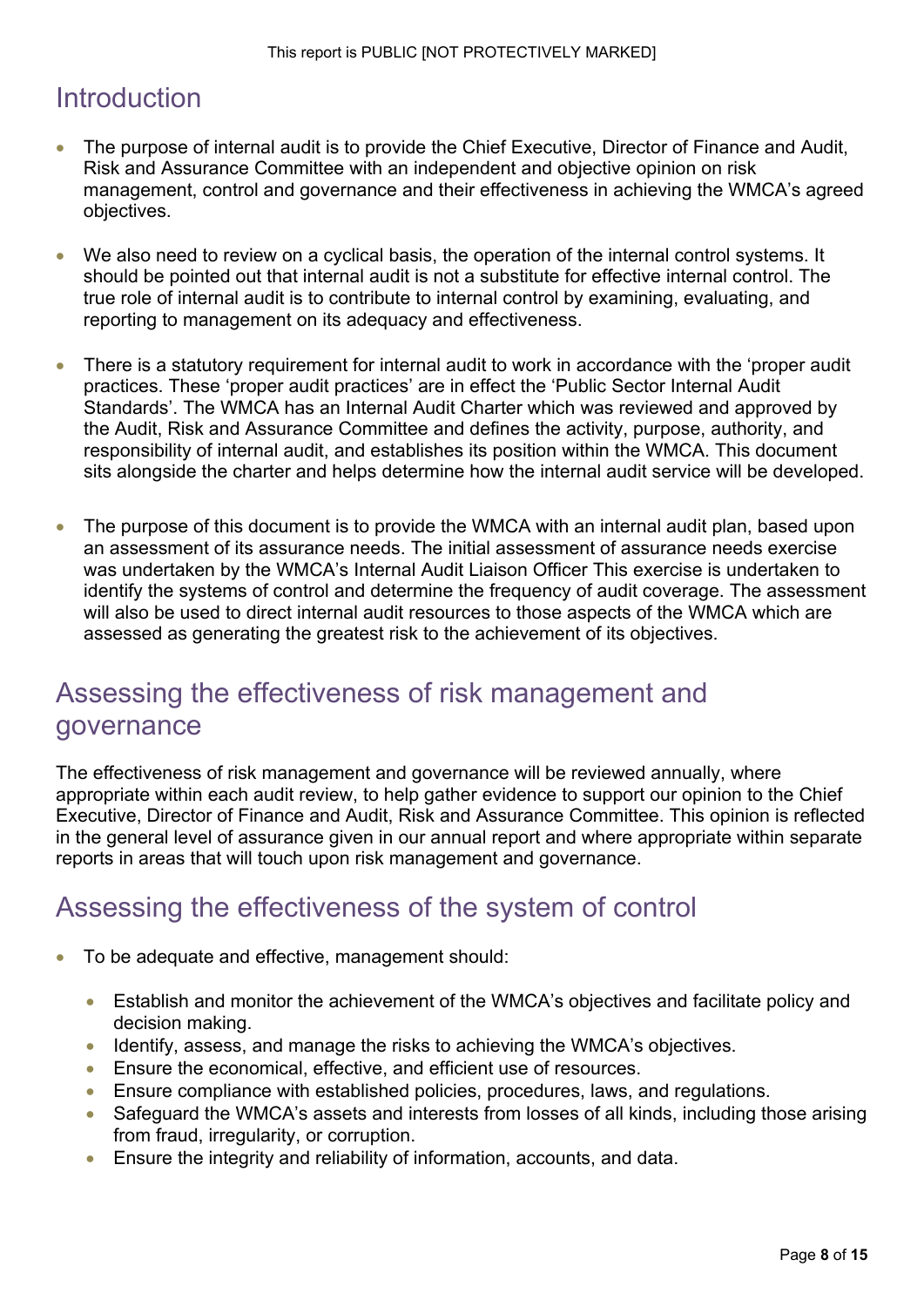- These objectives are achieved by the implementation of effective management processes and through the operation of a sound system of internal control.
- The plan contained within this report reflects the assessment of the audit work required to measure, evaluate, and report on the effectiveness of risk management, governance, and internal control.

### Assessment of assurance needs methodology

- Internal audit should encompass the whole internal control system and not be limited only to financial control systems. The scope of internal audit work should reflect the core objectives of the WMCA and the key risks that it faces. As such, each audit cycle starts with a comprehensive analysis of the whole system of internal control that ensures the achievements of the WMCA's objectives.
- Activities that contribute significantly to the WMCA's internal control system, and to the risks it faces, may not have an intrinsic financial value necessarily. Therefore, our approach seeks to assign a relative assurance need value. The purpose of this approach is to enable the delivery of assurance to the WMCA over the reliability of its system of control in an effective and efficient manner.
- The assessment has been undertaken using the following process:
	- Identifying the core objectives of the WMCA and, where available, the specific key risks associated with the achievement of those objectives.
	- WMCA's Internal Audit Liaison Officer identifying auditable themes and areas that impact significantly on the achievement of the control objectives.
	- Assigning assurance need values to the auditable themes and areas, based on the evidence obtained.
- The audit plan is drawn out of the assessment of assurance need. The proposed plan covers the 2022-2023 financial year and is detailed at the end of this document.

### The assessment of assurance needs - identifying the WMCA's priorities and the associated risks

- The following are the WMCA's key priorities:
	- Transport
	- Housing and Land
	- **•** Skills and Productivity
	- Economy and Innovation
	- **Environment and Energy**
	- Public Service Reform and Social Economy
	- Wellbeing
	- Culture and Digital
	- Inclusive Communities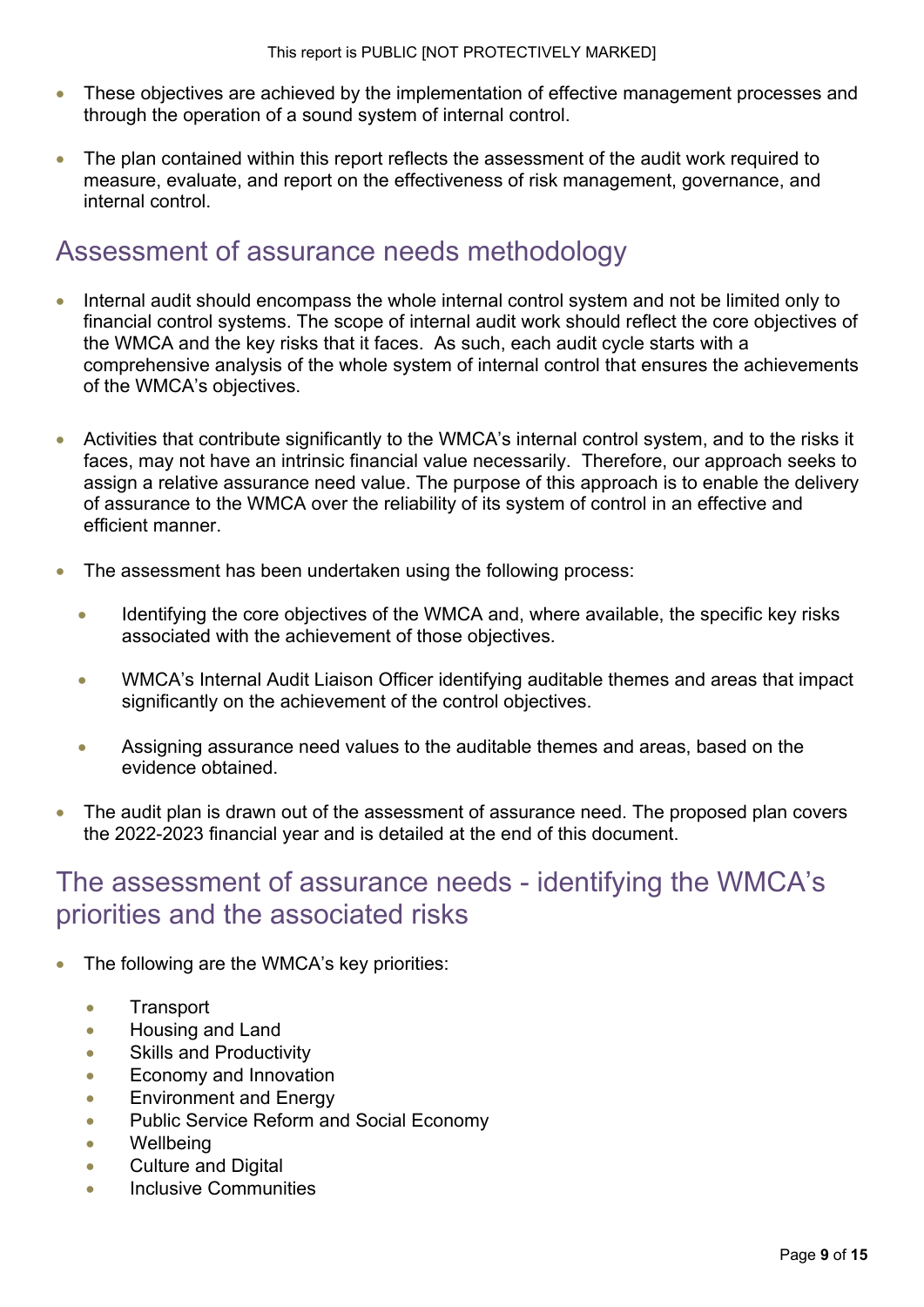- Supported by the WMCA's values:
	- $\bullet$  Be collaborative
	- Be innovative
	- Be driven
	- Be inclusive
- The WMCA has identified the following strategic risks (scoring 20 or above) as potentially impacting upon its ability to achieve its key priorities:
	- Financial assumptions for Investment Programme (SRR\* R001)
	- **External challenges and policy changes (R002)**
	- Data Protection and Information Security (R003)
	- **Stakeholder and political relations (R004)**
	- **Employee capacity and capability (R005)**
	- Commerciality through use of company delivery models (R008)
	- Project and programme appraisal and assurance (Single Assurance Framework) (R009)
	- Governance arrangements (R010)
	- Reputation (R013)
	- Delivering the 2041 Carbon Budget reduction (R015)
	- Investment Programme delivery reputational impact (R019)
	- **Financial resilience of the WMCA to absorb fiscal shocks (R021)**
	- **Metro tram service suspension (R022)**

The above risks consider and reflect within their respective risk scores, the impact and likelihood of Covid19 effects and response to risk including long term economic and service delivery impact.

\*Strategic Risk Register ID

### Developing an internal audit plan

- The internal audit plan is based, wherever possible, on management's risk priorities, as set out in the WMCA's own risk analysis/assessment. The plan has been designed to, wherever possible, cover the key risks identified by such risk analysis.
- In establishing the plan, the relationship between risk and frequency of audit remains absolute. The level of risk will always determine the frequency by which auditable themes and areas will be subject to audit. This ensures that key risk themes and areas are looked at on a frequent basis. The aim of this approach is to ensure the maximum level of assurance can be provided with the minimum level of audit coverage.
- It is recognised that a good internal audit plan should achieve a balance between setting out the planned audit work and retaining flexibility to respond to changing risks and priorities during the year. This continues to be of particular importance for 2022-2023 as WMCA will continue to respond to the effects of the Covid-19 pandemic and the impact of this on its business.
- Auditor's judgement will be applied in assessing the number of days required for each audit identified in the plan.
- The assessment of assurance need's purpose is to: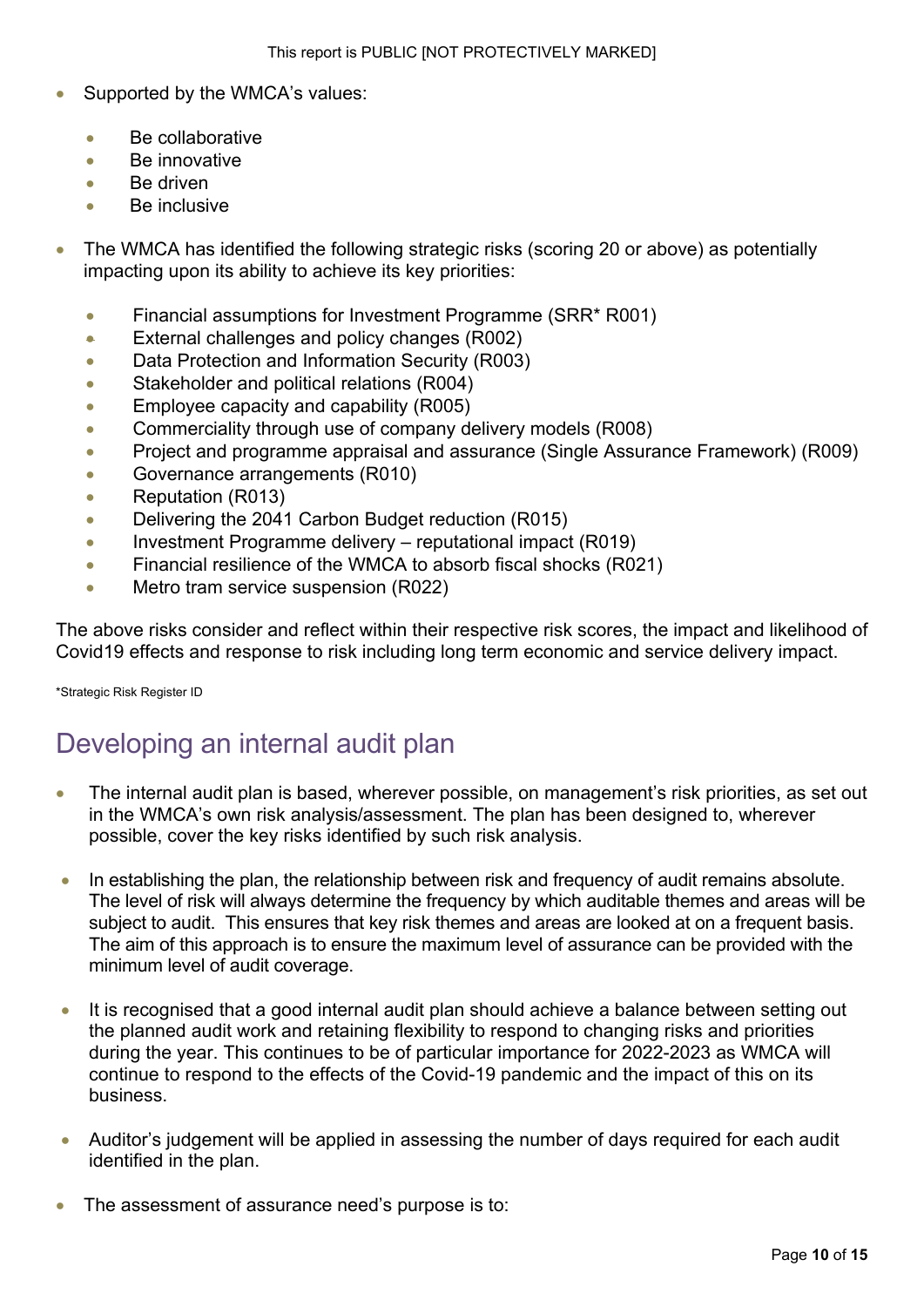- determine priorities and establish the most cost-effective means of achieving audit objectives.
- assist in the direction and control of all audit work.
- This exercise builds on and supersedes previous internal audit plans.
- Included within the plan, in addition to audit days for field assignments are:
	- a contingency allocation, which will be utilised when the need arises, for example, special projects, investigations, advice and assistance, unplanned and ad-hoc work as and when requested.
	- a follow-up allocation, which will be utilised to assess the degree of implementation achieved in relation to key recommendations agreed by management during the prior year.
	- an audit management allocation, which is used for management, quality control, client, and external audit liaison and for preparation for, and attendance at various member meetings and Audit, Risk and Assurance Committee etc.

# Considerations required of the Audit, Risk and Assurance Committee and the WMCA's Senior Management Team

- Are the objectives and key risks identified consistent with those recognised by the WMCA?
- Does the plan include all the themes which would be expected to be subject to internal audit?
- Is the allocation of audit resource accepted, and agreed as appropriate, given the level of risk identified?
- Does the plan cover the key risks as they are recognised?

### How the internal audit service will be delivered

#### **Staffing**

The audit team follow the City of Wolverhampton Council's core behaviours. They are recruited, trained, and provided with opportunities for continuing professional development. Employees are also sponsored to undertake relevant professional qualifications. All employees are subject to the Council's Professional Conversation scheme, which leads to an identification of training needs. In this way, we ensure that employees are suitably skilled to deliver the internal audit service. This includes the delivery of specialist skills which are provided by staff within the service with the relevant knowledge, skills, and experience.

#### **Resources required**

It is estimated that approximately 185 internal audit days (including fraud, assurance, and contingency work) will be required to deliver the audit plan.

#### **Quality assurance**

All audit work undertaken is subiect to quality assurance procedures as required by the Public Sector Internal Audit Standard and reports are subject to review by professionally qualified accountancy staff.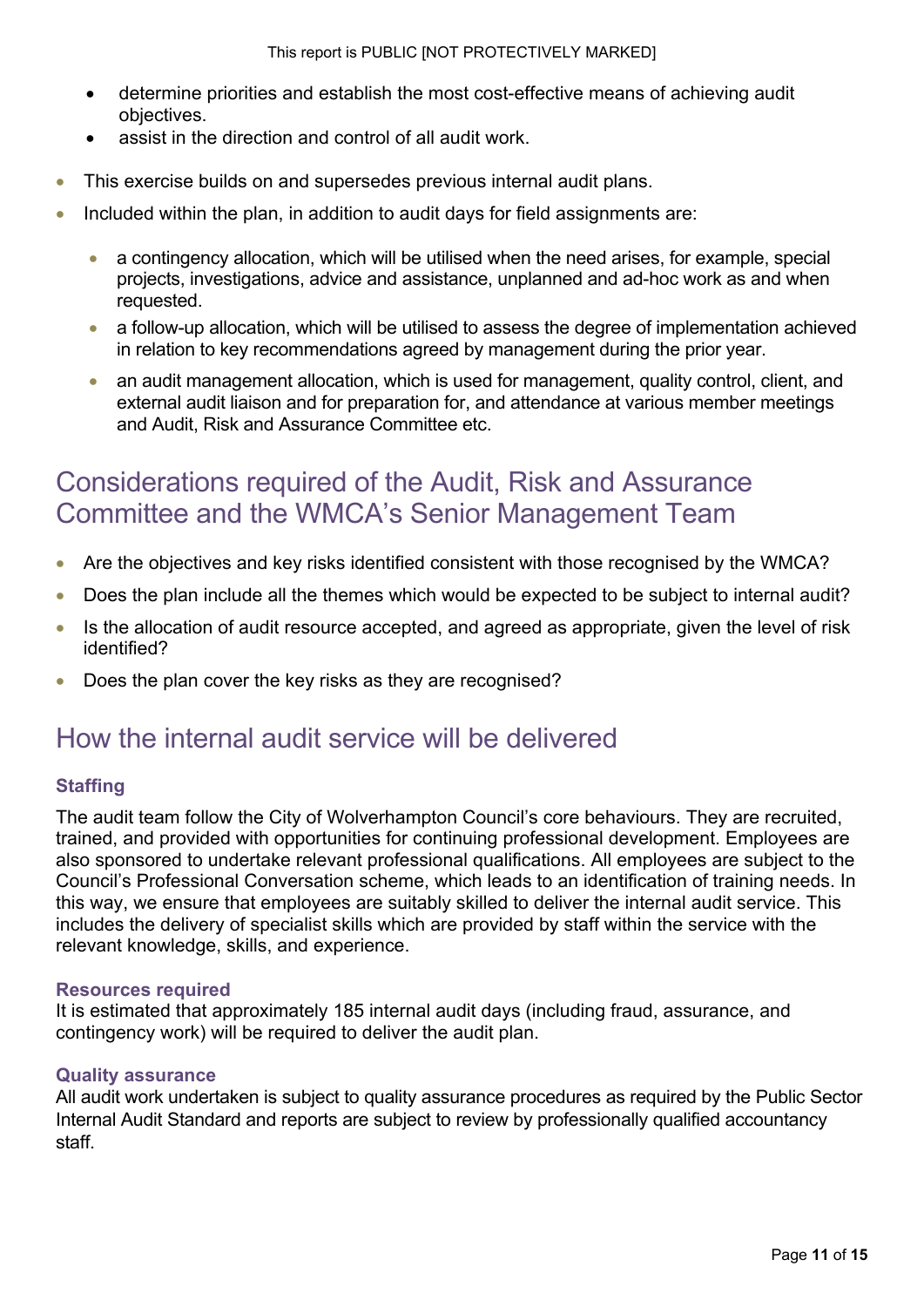# The internal audit plan 2022-2023

| <b>Auditable area</b>                                              | <b>Purpose</b>                                                                                                                                                                                                                                                          | <b>Rating</b> | <b>Quarter</b><br>(month) | <b>Indicative</b><br><b>ARAC</b><br><b>Meeting</b> |
|--------------------------------------------------------------------|-------------------------------------------------------------------------------------------------------------------------------------------------------------------------------------------------------------------------------------------------------------------------|---------------|---------------------------|----------------------------------------------------|
| <b>Cross Organisation</b>                                          |                                                                                                                                                                                                                                                                         |               |                           |                                                    |
| <b>External Funding</b><br><b>Applications (Bid</b><br>Management) | A high-level review of the newly developed External Funding<br>Application Process as part of WMCA's Bid Management approach<br>to ensure the process suitably reflects robust arrangements and<br>best practice.                                                       | <b>High</b>   | Quarter 1<br>(April)      | September<br>2022                                  |
| <b>Business Continuity</b>                                         | A review of the business continuity arrangements in place within<br>WMCA to ensure it reflects and can respond to the business needs<br>of an agile workforce in the event of disruption to ICT services<br>and/or the working environment.                             | <b>High</b>   | Quarter 3<br>(November)   | April 2023                                         |
| <b>Information Assurance</b><br>and Cyber security                 | A review of the Security policy framework to<br>demonstrate appropriate Information security management<br>arrangements are in place in order to protect WMCA's data assets.                                                                                            | <b>High</b>   | Quarter 1<br>(June)       | November<br>2022                                   |
| Organisational change                                              | A review of the management arrangements for recruitment<br>and changes to the establishment,<br>including departmental restructuring, ensuring the adoption of and<br>compliance with the Managing Organisational Change Policy and<br>Changes to Establishment Policy. | <b>High</b>   | Quarter 1<br>(July)       | November<br>2022                                   |
| <b>Key Financial Systems</b>                                       | To provide assurance that the key financial processes are<br>operating, including:<br>Payroll (full systems audit due to system change)<br>Accounts payable<br>Accounts receivable<br>General ledger                                                                    | <b>High</b>   | Quarter 3<br>(October)    | January<br>2023                                    |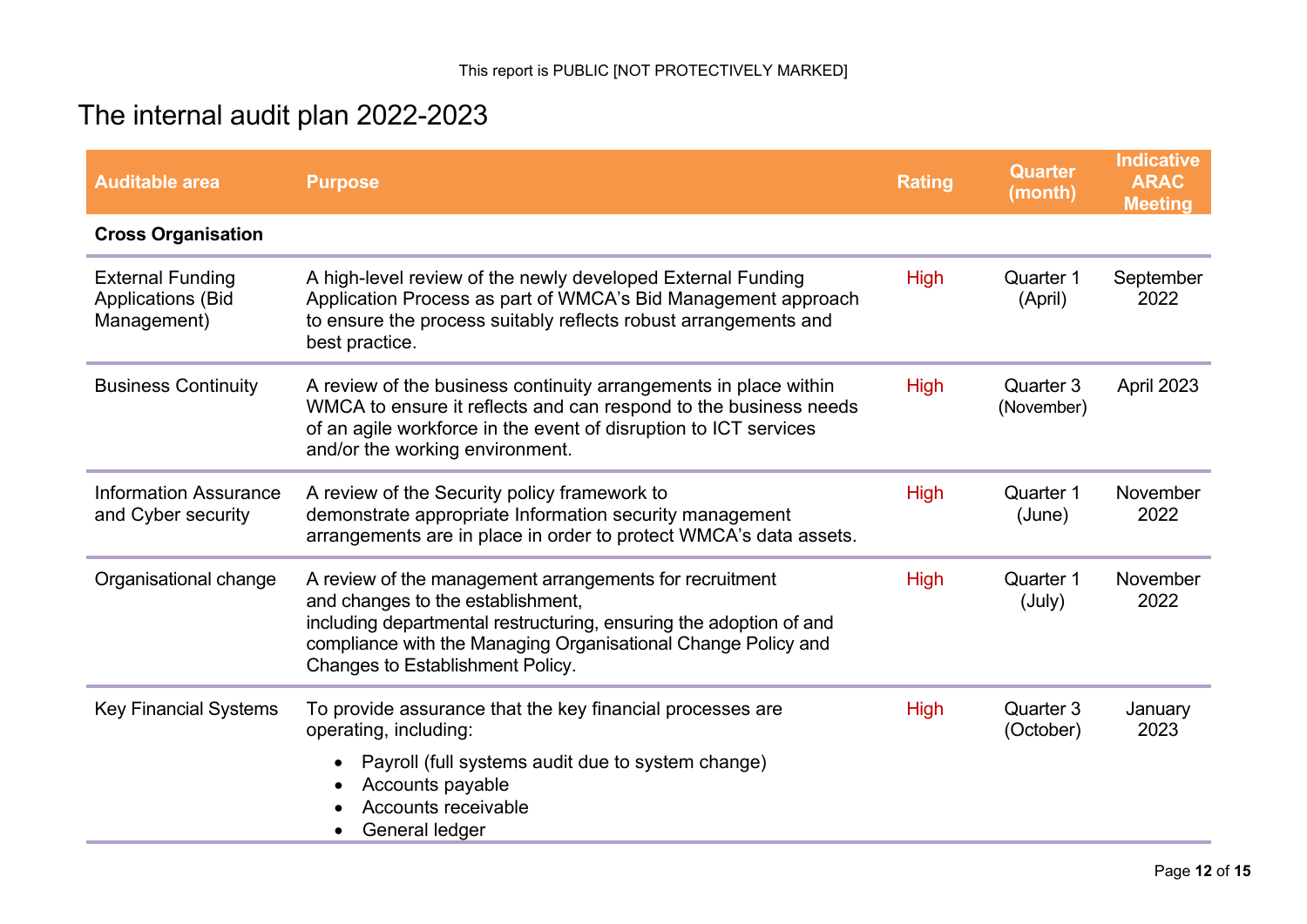| <b>Auditable area</b>                                                  | <b>Purpose</b>                                                                                                                                                                                                                                                                                  | <b>Rating</b> | <b>Quarter</b><br>(month) | <b>Indicative</b><br><b>ARAC</b><br><b>Meeting</b> |
|------------------------------------------------------------------------|-------------------------------------------------------------------------------------------------------------------------------------------------------------------------------------------------------------------------------------------------------------------------------------------------|---------------|---------------------------|----------------------------------------------------|
|                                                                        | <b>Budgetary control</b><br>$\bullet$<br><b>Treasury Management</b>                                                                                                                                                                                                                             |               |                           |                                                    |
| Procurement<br>Exemptions                                              | A review of the policy and procedure for Exemption forms, ensuring<br>compliance with Delegations of Authority, Public Procurement<br>Regulations, and financial obligations with contractor supply.                                                                                            | <b>High</b>   | Quarter 4<br>(February)   | <b>June 2023</b>                                   |
| <b>IR35</b>                                                            | A review of the management of IR35 to ensure WMCA has robust<br>systems and procedures in place to manage compliance with IR35<br>to avoid the risk of financial penalties.                                                                                                                     | <b>High</b>   | Quarter 4<br>(January)    | <b>June 2023</b>                                   |
| <b>Corporate Asset</b><br>Acquisition and<br><b>Disposal Framework</b> | To review the structure of, and operational compliance<br>with the Corporate Asset Acquisition and Disposal Framework.                                                                                                                                                                          | <b>High</b>   | Quarter 4<br>(March)      | <b>June 2023</b>                                   |
| Environmental<br><b>Management System</b>                              | A review of the Environmental Management System to ensure an<br>effective system is in place within the organisation<br>demonstrating how it addresses and minimises environmental<br>impacts and manages legal compliance as part of the compliance<br>obligations for retention of ISO 14001. | <b>Medium</b> | Quarter 3<br>(December)   | April 2023                                         |
| <b>Transport</b>                                                       |                                                                                                                                                                                                                                                                                                 |               |                           |                                                    |
| <b>Bromsgrove Rail</b><br>Station                                      | A high-level review of the management and contractual<br>arrangements for the operation of the Bromsgrove Rail Station<br>including compliance with the contractual obligations of the WMCA<br>and its partner organisations.                                                                   | <b>High</b>   | Quarter 2<br>(July)       | November<br>2022                                   |
| Land and tenant<br>management                                          | A review of the arrangements in place for retail lettings and<br>management of tenancies across TfWM's infrastructure.                                                                                                                                                                          | <b>Medium</b> | Quarter 3<br>(December)   | April 2023                                         |